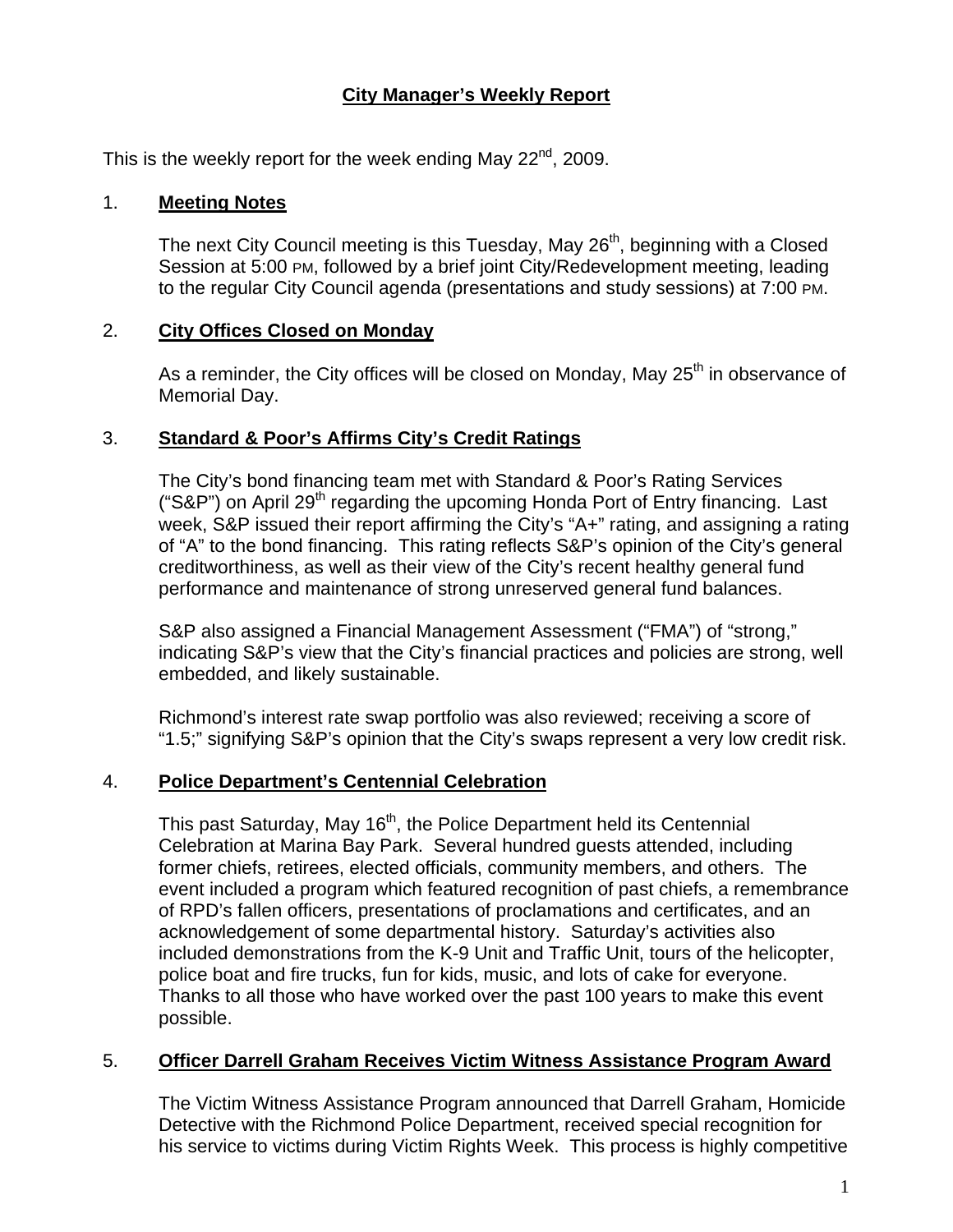and nominations are submitted by Victim Witness Assistance Program staff members. The nominations are then forwarded to a Victims' Rights Committee that is composed of victims of crime who review the nominations and make one selection in each of the four categories. Detective Graham was chosen as the Law Enforcement representative who exemplifies superior service and dedication to victims of crime in our community.

Officer Graham's nomination noted:

*Throughout the year Darrell Graham of the Richmond Police Department has shown his commitment to victims of violent crime….*

*The victims and families have all told me that he was very helpful and understanding when speaking with them. They felt that he was working hard on their cases and that they could reach him when they had questions. Detective Graham also refers victims to our program so that they can receive support and resources during a very emotional and distressing time….* 

*When I have a case with Detective Graham, I know that he will listen to family members and send them in the right direction to receive the support and services they need.*

### **Congratulations to Detective Graham for his heartfelt service!**

### 6. **Meeting with University of California Representatives**

This morning (Friday) Councilmembers Butt, Bates, and Rogers (via telephone), Planning Director Richard Mitchell, Redevelopment Manager Alan Wolken, and I met with several representatives of the University of California to discuss the Richmond Field Station. It was interesting to hear that the University considers the site to be very important to their educational and research missions in that it can serve the more land-demanding uses of the institution. For example, the Field Station houses the 7.7 million volume Northern Regional Library Facility, which is an archive for lesser used books for four northern UC campuses, one of the world's largest earthquake shaking tables, test facilities for advanced transportation research, and a regional laboratory for the U.S. Environmental Protection Agency.

While the discussion was very general, and concluded simply with the commitment to meet on a frequent basis to keep lines of communication open, City representatives indicated their interest in having the University consider expanded economic development opportunities for the site, consistent with the resolution adopted by the Council last Tuesday. We will keep you informed as conversations continue.

## 7. **YouthWORKS**

YouthWORKS sought out a partnership with West County First 5 Center and the Richmond Youth Student Empowerment (RYSE) Center to pilot a series of Teen Parenting workshops to pregnant and parenting teens, youth active with the RYSE